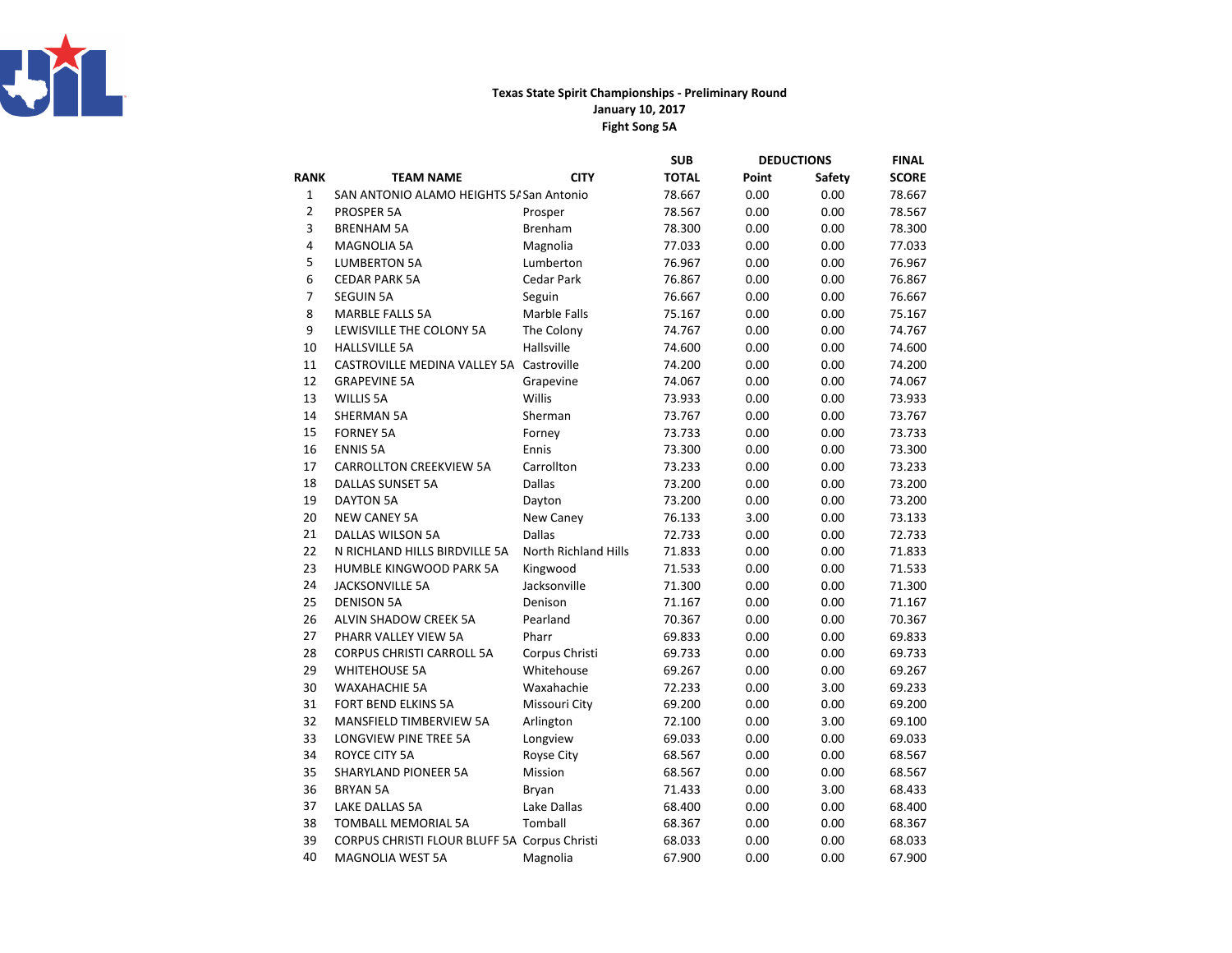

## Texas State Spirit Championships - Preliminary RoundFight Song 5A January 10, 2017

|             |                                         |                | <b>SUB</b>   | <b>DEDUCTIONS</b> |        | <b>FINAL</b> |
|-------------|-----------------------------------------|----------------|--------------|-------------------|--------|--------------|
| <b>RANK</b> | <b>TEAM NAME</b>                        | <b>CITY</b>    | <b>TOTAL</b> | Point             | Safety | <b>SCORE</b> |
| 41          | <b>COLLEYVILLE HERITAGE 5A</b>          | Colleyville    | 67.500       | 0.00              | 0.00   | 67.500       |
| 42          | <b>NEW CANEY PORTER 5A</b>              | Porter         | 67.467       | 0.00              | 0.00   | 67.467       |
| 43          | <b>RICHMOND FOSTER 5A</b>               | Richmond       | 70.467       | 3.00              | 0.00   | 67.467       |
| 44          | <b>BURLESON CENTENNIAL 5A</b>           | Burleson       | 70.233       | 0.00              | 3.00   | 67.233       |
| 45          | LITTLE ELM 5A                           | Little Elm     | 67.133       | 0.00              | 0.00   | 67.133       |
| 46          | <b>EVERMAN 5A</b>                       | Everman        | 67.100       | 0.00              | 0.00   | 67.100       |
| 47          | <b>AUSTIN 5A</b>                        | Austin         | 70.067       | 0.00              | 3.00   | 67.067       |
| 48          | <b>CANUTILLO 5A</b>                     | El Paso        | 69.700       | 0.00              | 3.00   | 66.700       |
| 49          | MISSION VETERANS MEMORIAL 5/ Mission    |                | 69.667       | 0.00              | 3.00   | 66.667       |
| 50          | WHITE SETTLEMENT BREWER 5A Fort Worth   |                | 66.500       | 0.00              | 0.00   | 66.500       |
| 51          | <b>VIDOR 5A</b>                         | Vidor          | 71.033       | 0.00              | 5.00   | 66.033       |
| 52          | <b>CORSICANA 5A</b>                     | Corsicana      | 65.867       | 0.00              | 0.00   | 65.867       |
| 53          | <b>REEDY 5A</b>                         | Frisco         | 68.767       | 0.00              | 3.00   | 65.767       |
| 54          | <b>CORPUS CHRISTI RAY 5A</b>            | Corpus Christi | 65.600       | 0.00              | 0.00   | 65.600       |
| 55          | <b>GREGORY-PORTLAND 5A</b>              | Portland       | 64.967       | 0.00              | 0.00   | 64.967       |
| 56          | <b>FRISCO HERITAGE 5A</b>               | Frisco         | 64.933       | 0.00              | 0.00   | 64.933       |
| 57          | LUCAS LOVEJOY 5A                        | Allen          | 64.800       | 0.00              | 0.00   | 64.800       |
| 58          | <b>ROSENBERG TERRY 5A</b>               | Rosenberg      | 64.800       | 0.00              | 0.00   | 64.800       |
| 59          | <b>LEANDER ROUSE 5A</b>                 | Leander        | 64.600       | 0.00              | 0.00   | 64.600       |
| 60          | <b>HUMBLE 5A</b>                        | Humble         | 64.600       | 0.00              | 0.00   | 64.600       |
| 61          | <b>EATON 5A</b>                         | Fort Worth     | 64.333       | 0.00              | 0.00   | 64.333       |
| 62          | <b>WYLIE EAST 5A</b>                    | Wylie          | 64.300       | 0.00              | 0.00   | 64.300       |
| 63          | <b>BRASWELL 5A</b>                      | Aubrey         | 63.933       | 0.00              | 0.00   | 63.933       |
| 64          | <b>FRISCO LONE STAR 5A</b>              | Frisco         | 63.807       | 0.00              | 0.00   | 63.807       |
| 65          | FT WORTH ARLINGTON HEIGHTS 5 Fort Worth |                | 63.800       | 0.00              | 0.00   | 63.800       |
| 66          | <b>LIVINGSTON 5A</b>                    | Livingston     | 66.633       | 0.00              | 3.00   | 63.633       |
| 67          | <b>ANGLETON 5A</b>                      | Angleton       | 63.500       | 0.00              | 0.00   | 63.500       |
| 68          | ROSENBERG LAMAR CONSOLIDATI Rosenberg   |                | 66.300       | 0.00              | 3.00   | 63.300       |
| 69          | EL PASO BURGES - 5A                     | El Paso        | 63.067       | 0.00              | 0.00   | 63.067       |
| 70          | <b>WACO UNIVERSITY 5A</b>               | Waco           | 63.033       | 0.00              | 0.00   | 63.033       |
| 71          | AMARILLO PALO DURO 5A                   | Amarillo       | 63.033       | 0.00              | 0.00   | 63.033       |
| 72          | <b>GRANBURY 5A</b>                      | Granbury       | 62.600       | 0.00              | 0.00   | 62.600       |
| 73          | <b>CORPUS CHRISTI MOODY 5A</b>          | Corpus Christi | 65.500       | 0.00              | 3.00   | 62.500       |
| 74          | <b>MOUNT PLEASANT 5A</b>                | Mount Pleasant | 62.167       | 0.00              | 0.00   | 62.167       |
| 75          | <b>DALLAS HILLCREST 5A</b>              | Dallas         | 61.800       | 0.00              | 0.00   | 61.800       |
| 76          | <b>WICHITA FALLS RIDER 5A</b>           | Wichita Falls  | 61.533       | 0.00              | 0.00   | 61.533       |
| 77          | <b>TEMPLE 5A</b>                        | Temple         | 63.867       | 0.00              | 3.00   | 60.867       |
| 78          | EL PASO IRVIN 5A                        | El Paso        | 60.667       | 0.00              | 0.00   | 60.667       |
| 79          | ALEDO 5A                                | Aledo          | 60.567       | 0.00              | 0.00   | 60.567       |
| 80          | <b>ELGIN 5A</b>                         | Elgin          | 60.567       | 0.00              | 0.00   | 60.567       |
|             |                                         |                |              |                   |        |              |